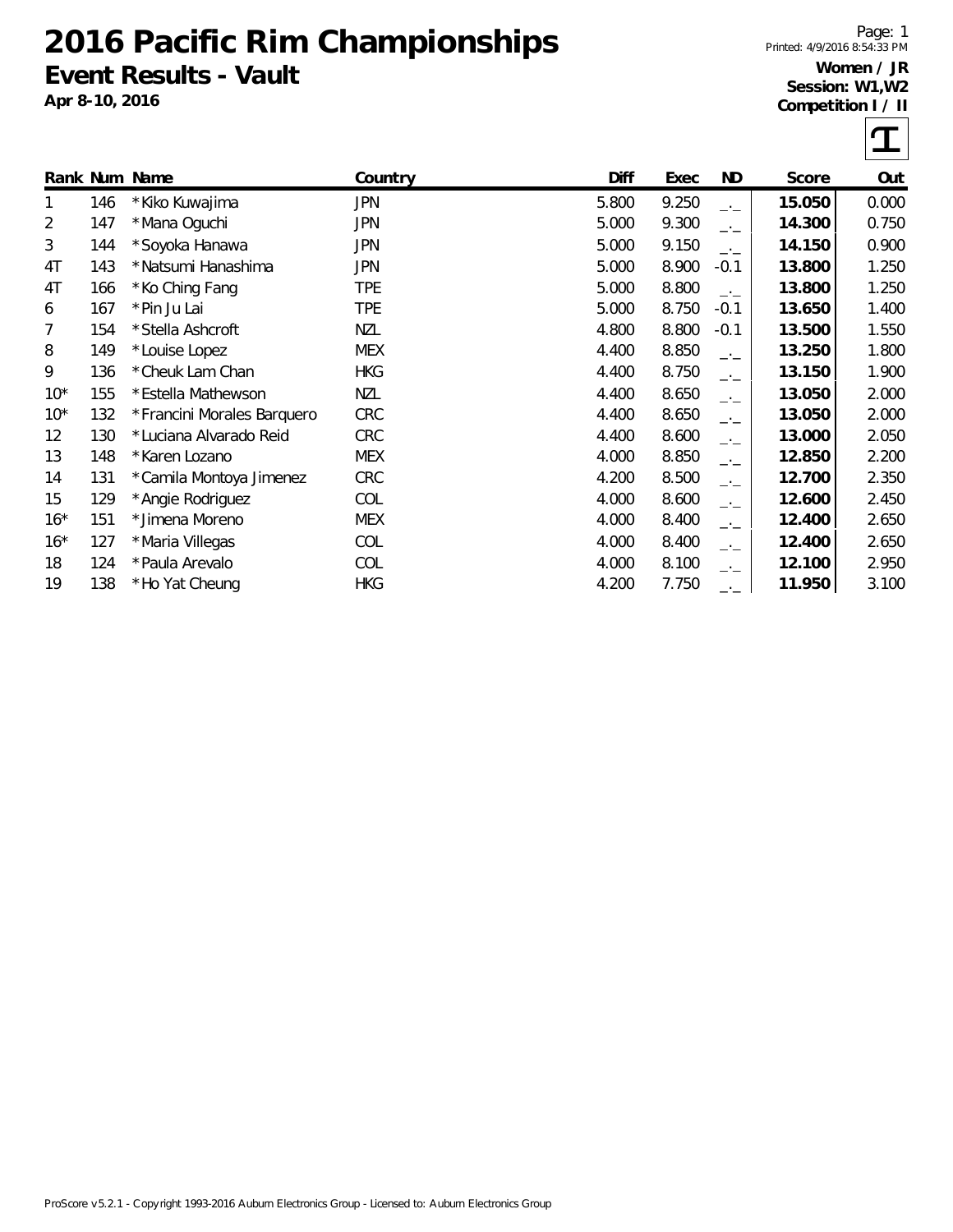## **2016 Pacific Rim Championships Event Results - Bars**

**Apr 8-10, 2016**

Page: 1 Printed: 4/9/2016 8:54:34 PM **Women / JR**

**Session: W1,W2 Competition I / II**



|    |     | Rank Num Name              | Country    | Diff  | Exec  | ND   | Score  | Out    |
|----|-----|----------------------------|------------|-------|-------|------|--------|--------|
|    | 143 | * Natsumi Hanashima        | <b>JPN</b> | 5.200 | 8.650 | $-1$ | 13.850 | 0.000  |
| 2  | 146 | * Kiko Kuwajima            | <b>JPN</b> | 5.300 | 7.300 | $-1$ | 12.600 | 1.250  |
| 3  | 144 | *Soyoka Hanawa             | JPN        | 5.100 | 7.300 | $-1$ | 12.400 | 1.450  |
| 4  | 151 | * Jimena Moreno            | <b>MEX</b> | 5.100 | 7.100 | $-1$ | 12.200 | 1.650  |
| 5  | 130 | *Luciana Alvarado Reid     | <b>CRC</b> | 4.500 | 7.500 | $-1$ | 12.000 | 1.850  |
| 6  | 147 | *Mana Oguchi               | <b>JPN</b> | 4.700 | 6.850 | $-1$ | 11.550 | 2.300  |
| 7  | 149 | *Louise Lopez              | <b>MEX</b> | 3.300 | 8.000 | $ -$ | 11.300 | 2.550  |
| 8  | 148 | *Karen Lozano              | <b>MEX</b> | 3.600 | 7.350 | $-1$ | 10.950 | 2.900  |
| 9  | 124 | *Paula Arevalo             | COL        | 3.100 | 7.750 | $-1$ | 10.850 | 3.000  |
| 10 | 155 | *Estella Mathewson         | <b>NZL</b> | 3.300 | 7.200 | $-1$ | 10.500 | 3.350  |
| 11 | 167 | *Pin Ju Lai                | <b>TPE</b> | 2.800 | 7.550 | $-1$ | 10.350 | 3.500  |
| 12 | 129 | *Angie Rodriguez           | COL        | 3.900 | 6.200 | $ -$ | 10.100 | 3.750  |
| 13 | 132 | *Francini Morales Barquero | <b>CRC</b> | 3.000 | 7.050 | $ -$ | 10.050 | 3.800  |
| 14 | 131 | *Camila Montoya Jimenez    | <b>CRC</b> | 3.100 | 6.550 | $ -$ | 9.650  | 4.200  |
| 15 | 166 | *Ko Ching Fang             | <b>TPE</b> | 2.100 | 7.500 | $-1$ | 9.600  | 4.250  |
| 16 | 138 | *Ho Yat Cheung             | <b>HKG</b> | 0.900 | 7.150 | $-1$ | 8.050  | 5.800  |
| 17 | 154 | *Stella Ashcroft           | <b>NZL</b> | 3.100 | 4.750 | $-1$ | 7.850  | 6.000  |
| 18 | 127 | *Maria Villegas            | COL        | 2.500 | 3.700 | $-1$ | 6.200  | 7.650  |
| 19 | 136 | * Cheuk Lam Chan           | <b>HKG</b> |       |       |      |        | 13.850 |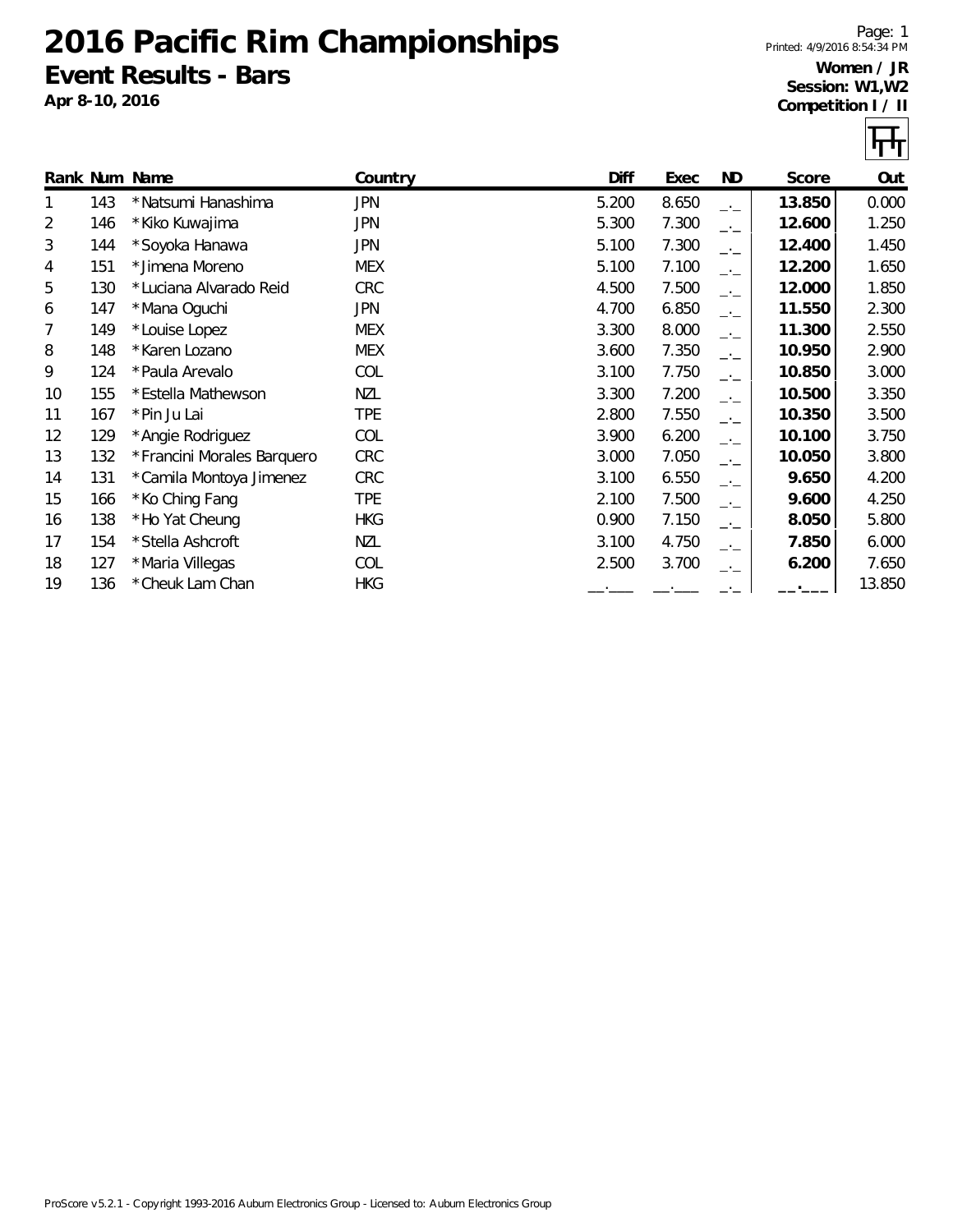**2016 Pacific Rim Championships Event Results - Beam**

**Apr 8-10, 2016**

Page: 1 Printed: 4/9/2016 8:54:35 PM

## **Women / JR Session: W1,W2 Competition I / II**

|                |     | Rank Num Name              | Country    | Diff  | Exec  | ND      | Score  | Out    |
|----------------|-----|----------------------------|------------|-------|-------|---------|--------|--------|
| 1              | 146 | * Kiko Kuwajima            | <b>JPN</b> | 6.300 | 7.100 | $-1$    | 13.400 | 0.000  |
| $\overline{2}$ | 149 | *Louise Lopez              | <b>MEX</b> | 5.300 | 8.000 | $-1$    | 13.300 | 0.100  |
| 3              | 144 | *Soyoka Hanawa             | <b>JPN</b> | 5.800 | 7.450 | $-1$    | 13.250 | 0.150  |
| 4              | 154 | *Stella Ashcroft           | NZL        | 5.100 | 8.100 | $-1$    | 13.200 | 0.200  |
| 5              | 147 | *Mana Oguchi               | <b>JPN</b> | 5.400 | 7.500 | $-1$    | 12.900 | 0.500  |
| 6              | 166 | *Ko Ching Fang             | <b>TPE</b> | 5.200 | 7.550 | $-1$    | 12.750 | 0.650  |
| 7              | 143 | * Natsumi Hanashima        | <b>JPN</b> | 5.100 | 7.450 | $-1$    | 12.550 | 0.850  |
| 8              | 167 | *Pin Ju Lai                | TPE        | 5.400 | 6.750 | $-1$    | 12.150 | 1.250  |
| 9              | 151 | * Jimena Moreno            | <b>MEX</b> | 4.800 | 7.250 | $-1$    | 12.050 | 1.350  |
| 10T            | 155 | * Estella Mathewson        | <b>NZL</b> | 4.800 | 7.200 | $-0.1$  | 11.900 | 1.500  |
| 10T            | 129 | *Angie Rodriguez           | COL        | 5.000 | 6.900 | $-1$    | 11.900 | 1.500  |
| 12             | 124 | *Paula Arevalo             | COL        | 4.200 | 7.000 | $-1$    | 11.200 | 2.200  |
| 13             | 131 | *Camila Montoya Jimenez    | CRC        | 5.200 | 5.750 | $ -$    | 10.950 | 2.450  |
| 14             | 132 | *Francini Morales Barquero | CRC        | 5.000 | 5.900 | $-0.1$  | 10.800 | 2.600  |
| 15             | 127 | *Maria Villegas            | COL        | 4.500 | 6.250 | $-1$    | 10.750 | 2.650  |
| 16             | 130 | *Luciana Alvarado Reid     | <b>CRC</b> | 4.800 | 5.750 | $-1$    | 10.550 | 2.850  |
| 17             | 136 | * Cheuk Lam Chan           | <b>HKG</b> | 4.100 | 5.300 | —'—     | 9.400  | 4.000  |
| 18             | 138 | *Ho Yat Cheung             | <b>HKG</b> | 3.700 | 5.450 | —.<br>— | 9.150  | 4.250  |
| 19             | 148 | *Karen Lozano              | <b>MEX</b> | 0.000 | 0.000 | $ -$    | 0.000  | 13.400 |